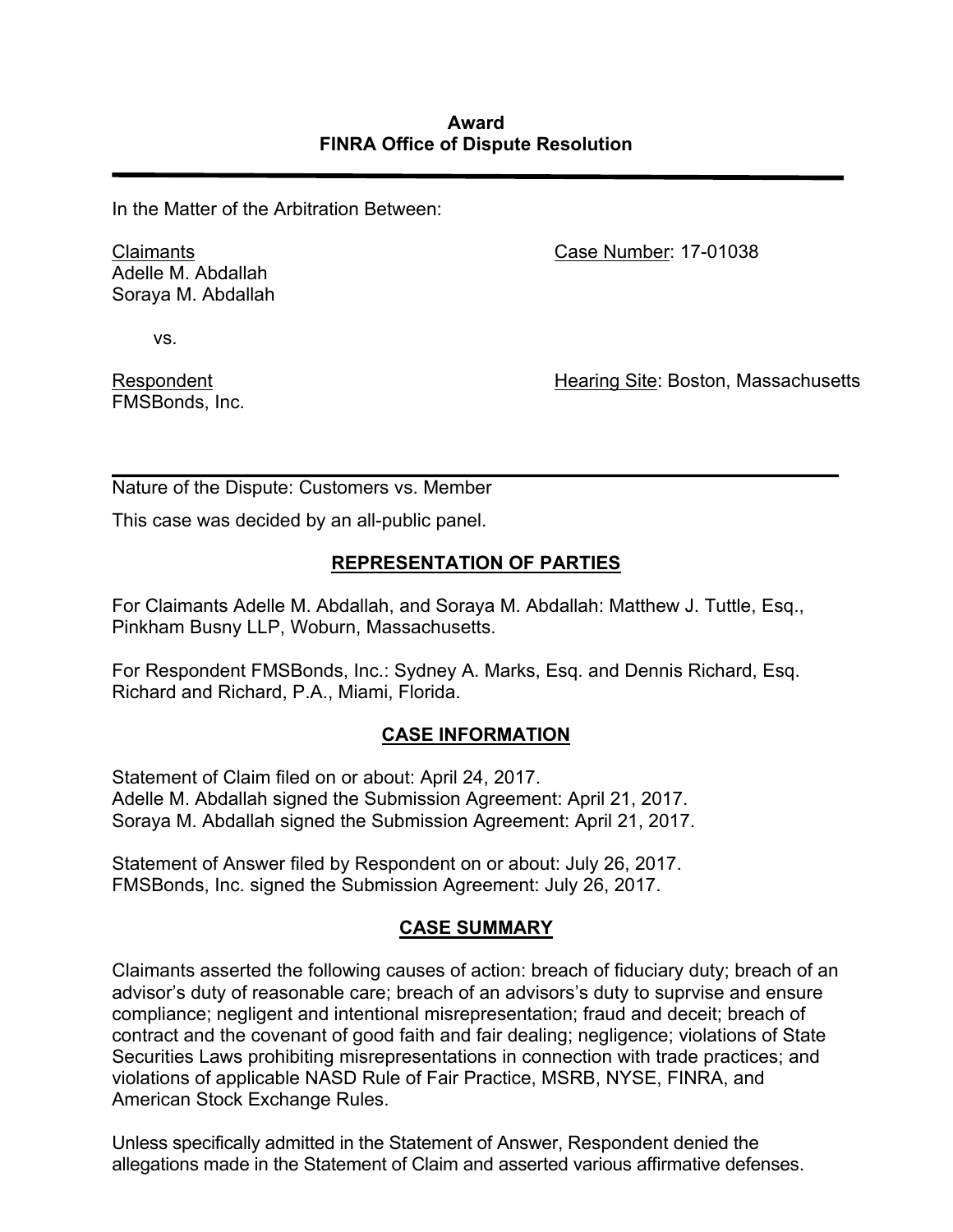#### **RELIEF REQUESTED**

In the Statement of Claim*,* Claimants requested unspecified compensatory damages; lost capital; disgorgement; interest; unspecified punitive damages; attorneys' fees; costs; and any further relief the Panel deems just and proper.

In the Statement of Answer, Respondent requested reimbursement of reasonable attorneys' fees' forum fees; and costs.

At the close of hearing, Claimants requested \$414,620.74 in compensatory damages; and costs.

# **OTHER ISSUES CONSIDERED AND DECIDED**

The Arbitrators acknowledge that they have each read the pleadings and other materials filed by the parties.

During the evidentiary hearing and prior to the conclusion of Claimants' case-in-chief, Respondent filed an oral Motion to Dismiss Claimants' claims for failure to disclose evidence. After due deliberation, the Panel denied Respondent's Motion to Dismiss.

By correspondence dated July 5, 2018, Respondent filed a Motion for Sanctions and Motion to Postpone for failure to comply with discovery orders. On July 9, 2018, Claimants filed an Opposition to Respondent's Motion for Sanctions and Motion to Postpone. On July 13, 2018, Respondent filed a Reply in further support of their Motion for Sanctions and Motion to Postpone. On July 17, 2018, Claimants filed a Sur-Reply in further opposition of Respondent's Motion for Sanctions and Motion to Postpone. On July 18, 2018, Respondent filed a response to Claimants' Sur-Reply stating that it was unauthorized. After due deliberation, in an Order dated July 19, 2018, the Panel granted Respondent's Motion for Sanctions in part. The Panel ordered the Claimants to pay the cost of the July 19, 2018 pre-hearing conference; postponement fees; and cost of a new pre-hearing conference to select hearing dates.

By correspondence dated December 16, 2019, Respondent filed a Motion for Sanctions for failure to comply with discovery orders. On or about December 23, 2019, Claimants filed an Opposition to Respondent's Motion for Sanctions. On or about December 30, 2019, Respondent filed a Reply in further support of their Motion for Sanctions. After due deliberation, in an order dated January 6, 2020, the Panel denied Respondent's Motion for Sanctions.

The parties present at the hearing have agreed that the Award in this matter may be executed in counterpart copies or that a handwritten, signed Award may be entered.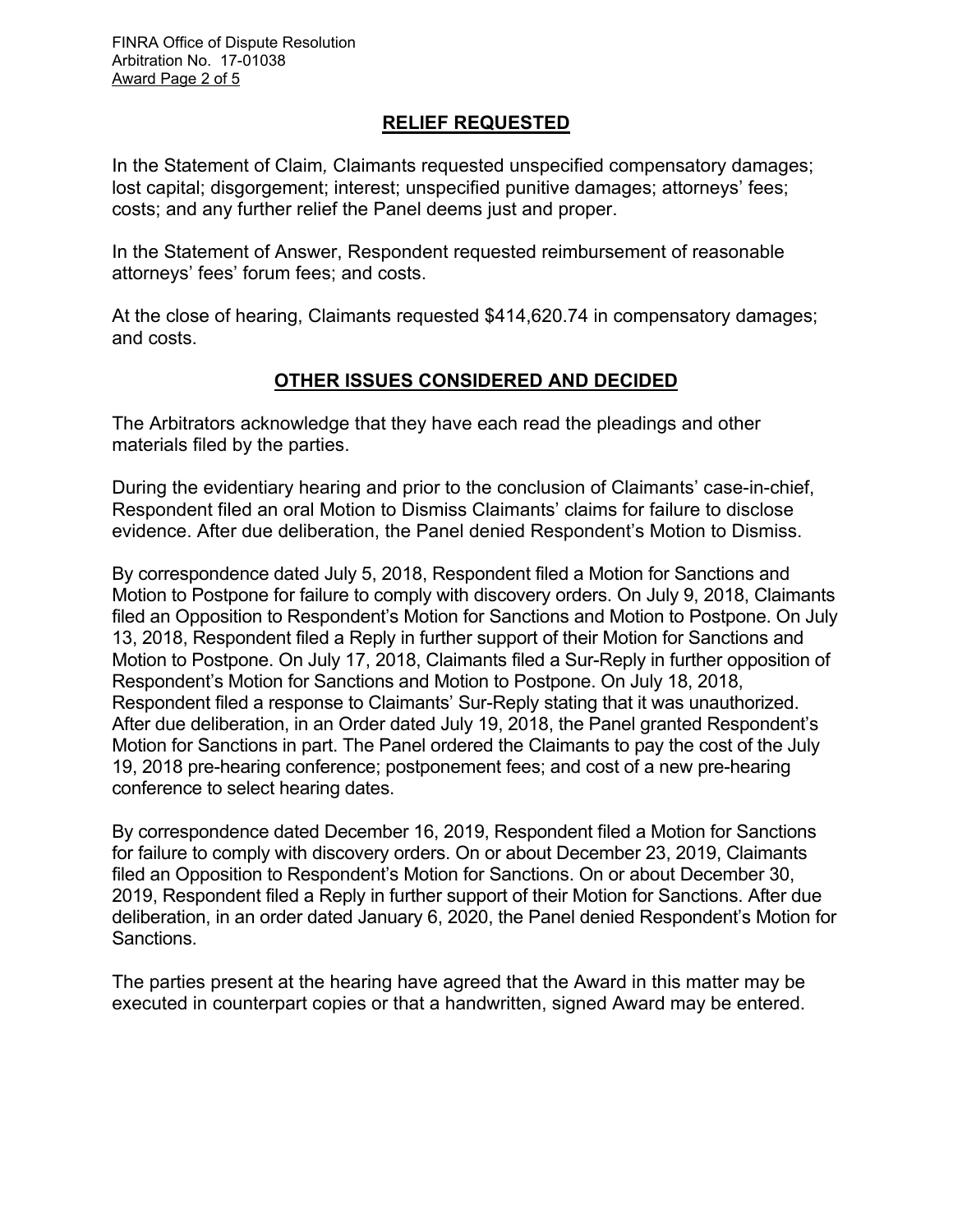# **AWARD**

After considering the pleadings, the testimony and evidence presented at the hearing, and the post-hearing submissions, the Panel has decided in full and final resolution of the issues submitted for determination as follows:

- 1. Respondent is liable for and shall pay to Claimants the sum of \$375,000.00 in compensatory damages.
- 2. Respondent is liable for and shall pay to Claimants the sum of \$80,000.00 in attorneys' fees pursuant to Mass. Gen. Laws, ch. 110A, § 410(a)(2).
- 3. Any and all claims for relief not specifically addressed herein, including punitive damages, if any, are denied.

# **FEES**

Pursuant to the Code of Arbitration Procedure, the following fees are assessed:

#### **Filing Fees**

FINRA Office of Dispute Resolution assessed a filing fee\* for each claim:

Initial Claim Filing Fee  $=$  \$ 1,575.00

*\*The filing fee is made up of a non-refundable and a refundable portion.*

#### **Member Fees**

Member fees are assessed to each member firm that is a party in these proceedings or to the member firm that employed the associated person at the time of the events giving rise to the dispute. Accordingly, as a party, Respondent FMSBonds, Inc. is assessed the following:

| Member Surcharge   | $=$ \$1,900.00 |
|--------------------|----------------|
| Member Process Fee | $= $3,750.00$  |

#### **Postponement Fees**

Postponements granted during these proceedings for which fees were assessed or waived:

| July 31- August 3, 2018, postponement by Respondent | $=$ \$1,125.00 |
|-----------------------------------------------------|----------------|
| <b>Total Postponement Fees</b>                      | $=$ \$1,125.00 |

The Panel has assessed the \$1,125.00 postponement fees to Claimants.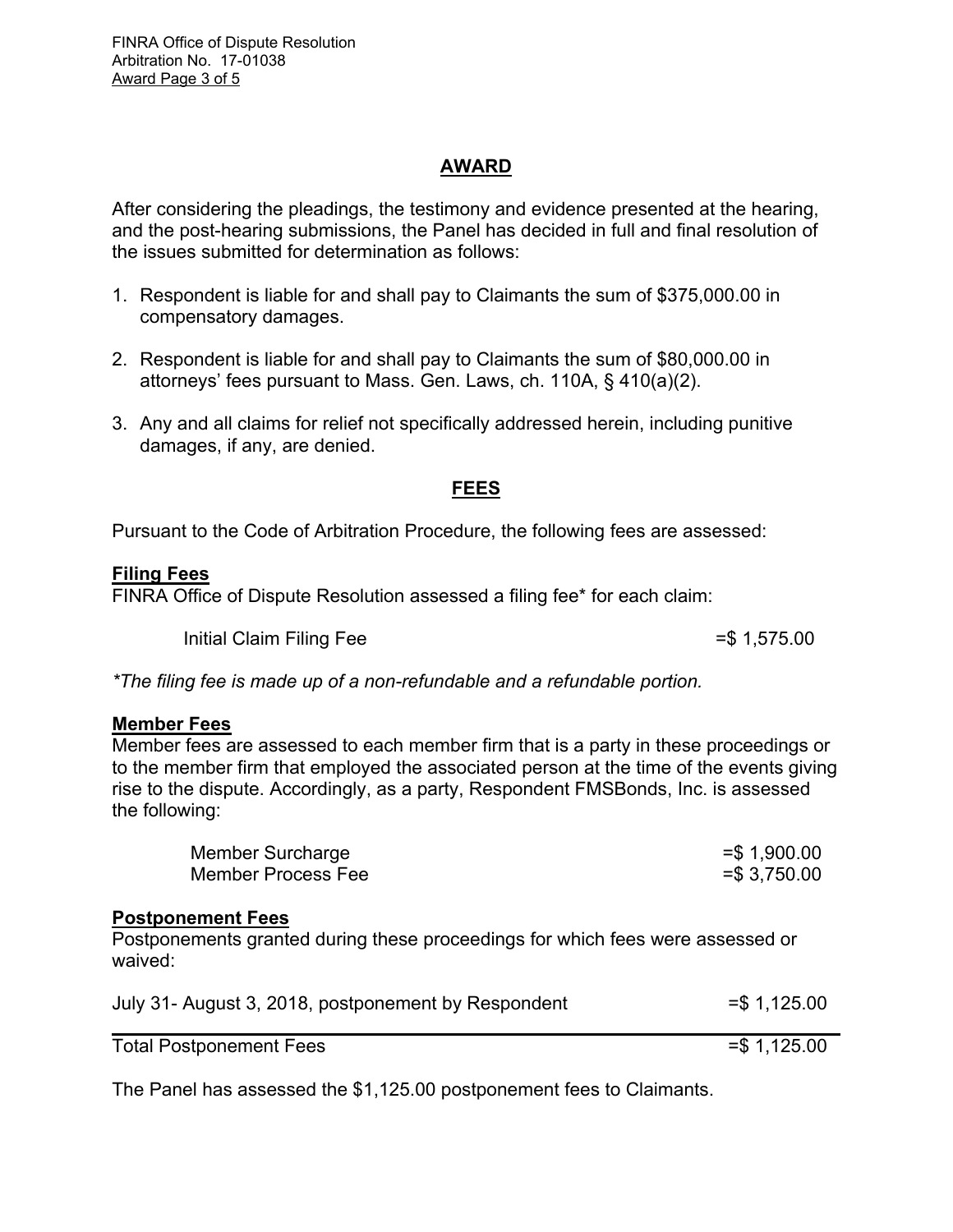FINRA Office of Dispute Resolution Arbitration No. 17-01038 Award Page 4 of 5

#### **Discovery-Related Motion Fee**

Fees apply for each decision rendered on a discovery-related motion.

| Two (2) decisions on discovery-related motions on the papers<br>with one (1) arbitrator $@$ \$200.00/decision      | $=$ \$400.00   |
|--------------------------------------------------------------------------------------------------------------------|----------------|
| One (1) decision on a discovery-related motion on the papers<br>with three (3) arbitrators $@$ \$600.00 / decision | $=$ \$ 600.00  |
| <b>Total Discovery-Related Motion Fees</b>                                                                         | $= $ 1,000.00$ |

The Panel has assessed \$700.00 of the discovery-related motion fees to Claimants. The Panel has assessed \$300.00 of the discovery-related motion fees to Respondent.

#### **Hearing Session Fees and Assessments**

The Panel has assessed hearing session fees for each session conducted. A session is any meeting between the parties and the arbitrators, including a pre-hearing conference with the arbitrators, that lasts four (4) hours or less. Fees associated with these proceedings are:

| Pre-hearing conference: June 14, 2018                                         | One (1) pre-hearing session with a single arbitrator $\omega$ \$450.00/session                                                            | 1 session                                                                                                   | 450.00<br>$=$ \$ |
|-------------------------------------------------------------------------------|-------------------------------------------------------------------------------------------------------------------------------------------|-------------------------------------------------------------------------------------------------------------|------------------|
| Pre-hearing conference: June 12, 2019                                         | One (1) pre-hearing session with the Panel $@$ \$1,125.00/session                                                                         | 1 session                                                                                                   | $= $ 1,125.00$   |
| Fifteen (15) hearing sessions $@$ \$1,125.00/session<br><b>Hearing Dates:</b> | May 28, 2019<br>May 29, 2019<br>May 30, 2019<br>May 31, 2019<br>October 7, 2019<br>October 8, 2019<br>October 9, 2019<br>October 10, 2019 | 2 sessions<br>2 sessions<br>2 sessions<br>2 sessions<br>2 sessions<br>2 sessions<br>2 sessions<br>1 session | $= $16,875.00$   |

Total Hearing Session Fees =  $$18,450.00$ 

The Panel has assessed \$7,537.50 of the hearing session fees to Claimants. The Panel has assessed \$10,912.50 of the hearing session fees to Respondent.

All balances are payable to FINRA Office of Dispute Resolution and are due upon receipt.